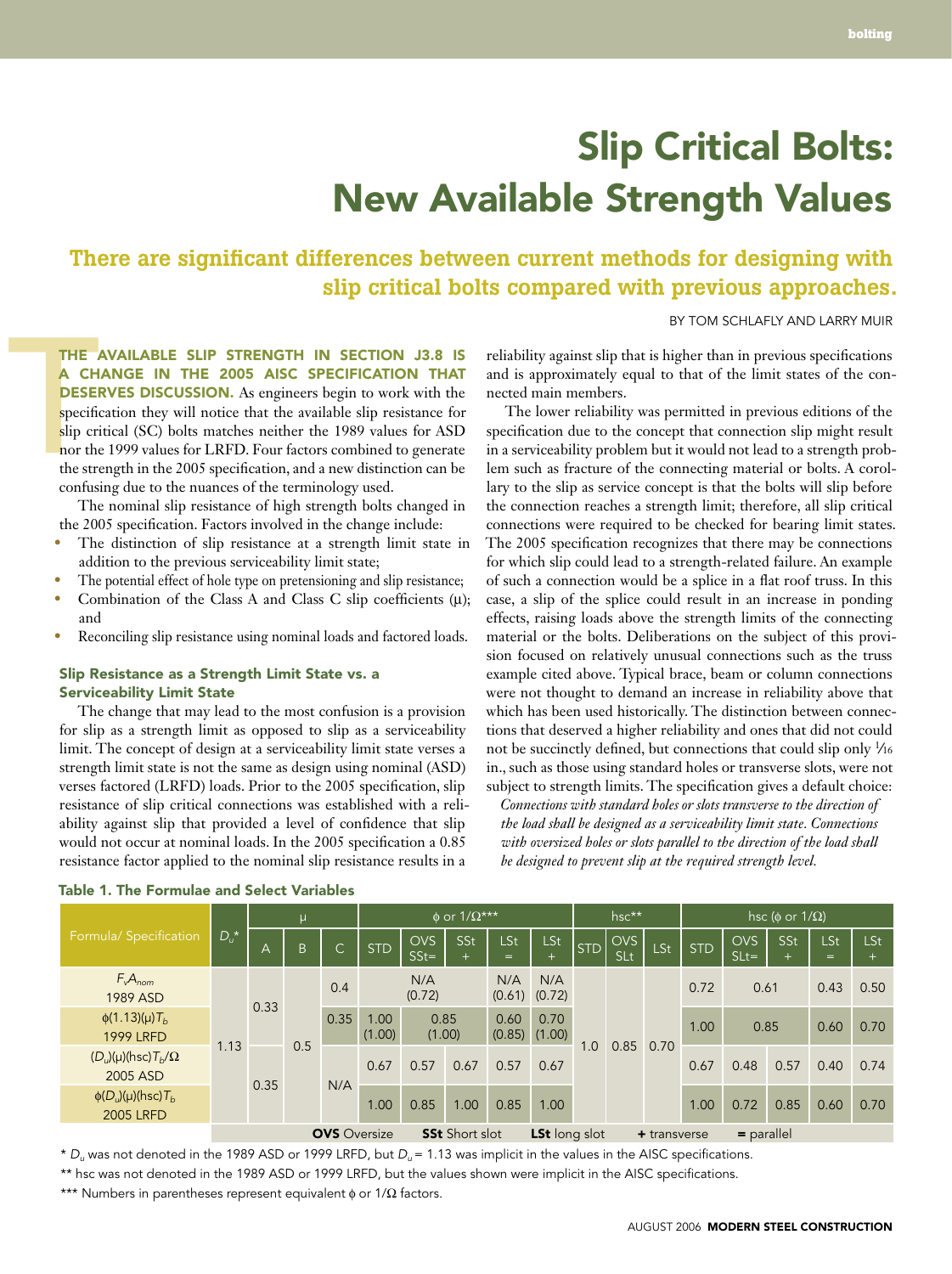#### Table 2. Other Variables

|                           | Tensile Strength (ksi)                  |                      |
|---------------------------|-----------------------------------------|----------------------|
| F.,                       | A325 (F1852)                            | $120*$               |
|                           | A490                                    | 150                  |
|                           | *F <sub>u</sub> for A325 > 1" = 105 ksi |                      |
| Areas (in. <sup>2</sup> ) |                                         |                      |
|                           | $A_{nom}$                               | $A_{\text{tensile}}$ |
| $\frac{3}{4}$ in.         | 0.442                                   | 0.334                |
| $\frac{7}{8}$ in.         | 0.601                                   | 0.462                |
| $1$ in.                   | 0.785                                   | 0.606                |
| $1\frac{1}{8}$ in. 0.994  |                                         | 0.763                |
|                           | Pretension (kips) EXCERPT OF TABLE J3.1 |                      |
|                           | A325 (F1852) A490                       |                      |
| $\frac{3}{4}$ in.         | 28                                      | 35                   |
| $\frac{7}{8}$ in.         | 39                                      | 49                   |
| $1$ in.                   | 51                                      | 64                   |
| $1\frac{1}{8}$ in. 56     |                                         | 80                   |

That means use  $\phi = 1.00$  ( $\Omega = 1.5$ ) with standard holes and slots transverse to the load (slip will be  $\frac{1}{16}$  in. at most) and use  $\phi =$ 0.85 ( $\Omega$  = 1.76) with oversize holes or slots parallel to the load (where slip can exceed  $\frac{1}{16}$  in.).

Specification section J3.8 specifically allows the engineer to override the default available slip resistance. For that reason, the *Manual* lists strengths for slip critical bolts in standard holes using the strength limit state. This is contrary to the specified default requirement but may on rare occasions be determined by the engineer to be necessary.

There are also many cases in which it would be reasonable to decide that the increase in reliability is not required. This would be true where slip would result in distress to finishes, misalignment of pieces, or other service issues, but not fracture of the piece or collapse of the structure. Brick shelf angles should not demand strength

level reliability. Brace connections probably do not need strength level reliability when the length of the slot relative to the length of the brace is short enough to prevent a significant geometric distortion in the frame. The use of an oversized hole could permit the braced column to slip about 3⁄<sup>16</sup> in. If the column was 12 ft. long, that variance would be less than 1:750, which is well within the range of normal building tolerances. This would be true for most braces.

Viewed from a historical perspective, all slip-critical connections using oversized holes prior to the 2005 specification were designed under the concept that slip was a serviceability issue. To the authors' knowledge there has never been a problem stemming from this practice

The *Manual* lists strengths for slip critical bolts in standard holes using the strength limit state ( $\phi$ = 0.85), which is more conservative than the default requirement. However, the *Manual* does not include bolt values that are less conservative than the recommended default values. For example, values are not provided to resist slip at the service level  $(\phi = 1.0)$  when oversized holes are provided, though in some cases this may be an acceptable choice. Available strength for bolts in oversized holes and slots parallel to the load using the serviceability limit are shown in the bottom lines of Table 3.

#### Holes Types and Consequences of Slip

In 1989 both the AISC and RCSC specifications gave allowable stresses for each bolt and hole type with no explanation. The *Guide to Design Criteria for Bolted and Riveted Joints* (2001) indicates that the

variation in allowable stress in previous specification related to hole type included variations in the probability of slip due to the effect of hole type on pretension and included some consideration of the potential impact of slip on performance of the connection.

It is clear that the direction of long slots should not effect pretension and therefore not reduce slip resistance, but slip parallel to the long slot could be detrimental to the performance of the structure so it has historically had a lower allowable stress.

The 1999 LRFD specification combined the variations in the slip resistance and the potential for detriment to the performance of the connection into the resistance factors. The RCSC specification published in the same 3rd Edition *Manual* also used the resistance factors to capture both the reduction in slip and impact of slip. The RCSC specification also gave the engineer a method to design using nominal (unfactored or service) loads.

A common misconception is that the use of factored loads provided a connection with more slip resistance that one designed using nominal loads. In fact, if the L/D ratio is as assumed in the normal relationship between ASD and LRFD, the connections designed using factored loads will give the same number of bolts as those designed using nominal loads. Appendix B of the RCSC specification gave an ASDbased design method using a hole factor in lieu of a resistance factor but the result was almost the same; all slip-critical connections were designed to resist slip at the same level. In the RCSC specification the hole factor (*H*) combined some effects of

| <b>Table 3. Examples: Class A Single Shear</b> |  |  |
|------------------------------------------------|--|--|
|                                                |  |  |

|          |                     |      |       | $F_u = 120$ ; $A_{nom} = 0.442$ ; $A_{tensile} = 0.334$ ; | 34 in. A325<br>$T_h$ = 0.7 $F_u$ A <sub>t</sub> = 28 |         |        |         |                         |            | 11/8 in. A490<br>$T_b = 0.7 F_u A_t = 80$ | $F_u = 150$ ; $A_{nom} = 0.994$ ; $A_{tensile} = 0.763$ ; |        |         |
|----------|---------------------|------|-------|-----------------------------------------------------------|------------------------------------------------------|---------|--------|---------|-------------------------|------------|-------------------------------------------|-----------------------------------------------------------|--------|---------|
|          |                     |      | Std   | <b>OVS</b>                                                | $SSt+$                                               | $SSt =$ | $LSt+$ | $LSt =$ | Std                     | <b>OVS</b> | $SSt+$                                    | $SSt =$                                                   | $LSt+$ | $LSt =$ |
| 1989 ASD |                     | 0.33 | 7.51  | 6.63                                                      | 6.63                                                 | 6.63    | 5.30   | 4.42    | 20.87                   | 17.89      | 17.89                                     | 17.89                                                     | 14.91  | 12.92   |
|          | <b>LRFD</b>         | 0.33 | 10.44 | 8.88                                                      | 8.88                                                 | 8.88    | 7.31   | 6.26    | 29.83                   | 25.36      | 25.36                                     | 25.36                                                     | 20.88  | 17.90   |
|          | <b>RCSC Factor</b>  | 0.33 | 10.44 | 8.88                                                      | 8.88                                                 | 8.88    | 7.31   | 6.26    | 29.83                   | 25.36      | 25.36                                     | 25.36                                                     | 20.88  | 17.90   |
| 1999     | <b>RCSC Nominal</b> | 0.33 | 7.39  | 6.28                                                      | 6.28                                                 | 6.28    | 5.17   | 4.44    | 21.12                   | 17.95      | 17.95                                     | 17.95                                                     | 14.78  | 12.67   |
|          | <b>RCSC ASD</b>     | 0.33 | 7.39  | 6.28                                                      | 6.28                                                 | 6.28    | 5.17   | 4.44    | 21.12                   | 17.95      | 6.28                                      | 17.95                                                     | 14.78  | 12.67   |
|          | <b>LRFD</b>         | 0.35 | 11.07 | 8.00                                                      | 9.41                                                 | 8.00    | 7.75   | 6.59    | 31.64                   | 22.86      | 26.89                                     | 22.86                                                     | 22.15  | 18.83   |
| 2005     | <b>ASD</b>          | 0.35 | 7.38  | 5.35                                                      | 6.28                                                 | 5.35    | 5.17   | 4.40    | 21.09                   | 15.28      | 17.93                                     | 15.28                                                     | 14.77  | 12.58   |
|          | <b>LRFD Service</b> |      |       | 9.41                                                      |                                                      | 9.41    |        | 7.75    |                         | 26.89      |                                           | 26.89                                                     |        | 22.15   |
|          | <b>ASD Service</b>  |      |       | 6.28                                                      |                                                      | 6.28    |        | 5.17    |                         | 17.93      |                                           | 17.93                                                     |        | 14.77   |
|          |                     |      |       | <b>Bold</b> greater than 1989 ASD                         |                                                      |         |        |         | Red less than 1989 ASD  |            |                                           |                                                           |        |         |
|          |                     |      |       | <b>Bold</b> greater than 1999 LRFD                        |                                                      |         |        |         | Red less than 1999 LRFD |            |                                           |                                                           |        |         |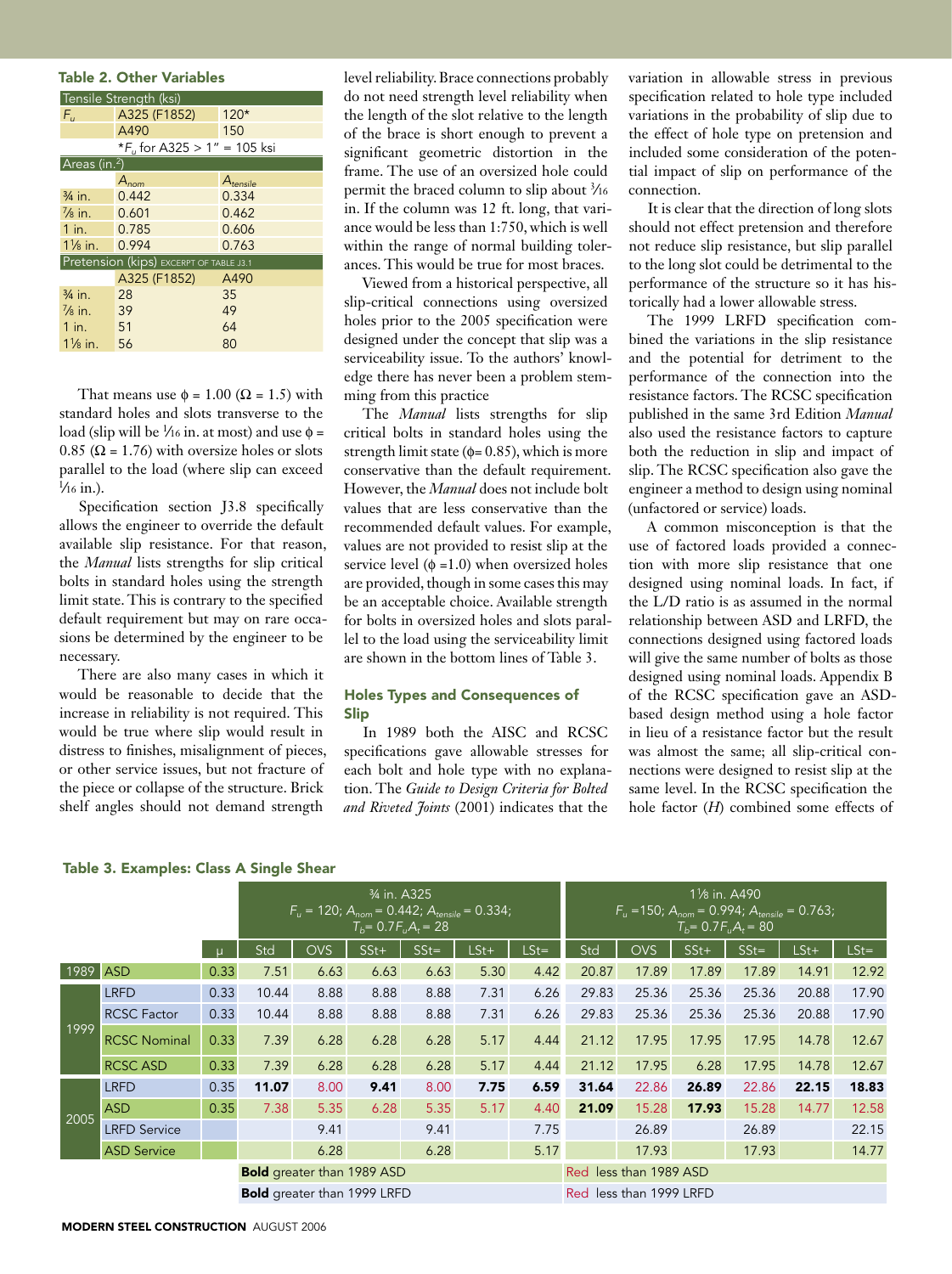reliability, the effect of slip on the structure and some reduction in pretensioning and slip resistance due to deformation of the compressed material particularly at long slots. When the provision for the strength limit state was made using a lower resistance factor, that part of the hole factor was modified to reflect only the change in nominal slip strength due to hole type. The resistance factor is used to adjust for the impact of slip on the connection.

#### Slip Coefficients

In 1989, the slip coefficient for galvanized surfaces was 0.40. By 2005 it was 0.35. The implication that the slip coefficients are precise enough to merit a difference between 0.33 for Class A, clean mill scale and 0.35 for, Class C, galvanized surfaces was not warranted. In the 2005 specification clean mill scale and galvanized surfaces are both designed using  $\mu$  = 0.35.

### Slip Resistance Using Nominal and Factored Loads

Historic formulations for design at nominal loads (ASD) and design at factored loads (LRFD) were based on different theories. When the LRFD and ASD specifications were combined it became apparent that the relationship between these formulations did not correspond to the fundamental relationship between ASD and LRFD design: that the results should be the same when the L/D ratio is three. There was not valid reason for the differences in theoretical nominal strengths used in historic practice, so the formulation in the 2005 specification was selected as the most transparent and the design factors were adjusted to provide the appropriate relationship that is used for the remainder of the specification.

The result is that the available strength for bolts in slip critical connections differs from those in RCSC and previous AISC specifications, some higher and others lower. Table 3 serves as a comparison of strengths. One needs to use caution with these charts as the concept of design as a serviceability limit state is easily confused with designing using service loads. RCSC gives a method using service loads and another using factored loads which are

both still based on reliability as a serviceability limit state. This is not the same as designing as a strength limit state in either ASD or LRFD.

Tables 1 and 2 compare parameters that have changed in the evolution of SC bolt strength provisions, give parameters necessary to calculate bolts strength, compare selected bolts strengths in the various specifications. Charts similar to tables in the *Manual* but that show default and non default values for SC bolts are available online at **www.modernsteel.com** with the web version of this article.

If you still have questions, please call the Solution Center at 866.ASK.AISC. MSC

#### References

- *Guide to Design Criteria for Bolted and Riveted Joints*, Kulak, Fisher Struik, AISC Chicago, 2001.
- *Specification for Structural Steel Buildings*, AISC, Chicago, 2005.

*Tom Shclafly is AISC's director of research. Larry Muir is president of Cives Engineering Company, Roswell, Ga.*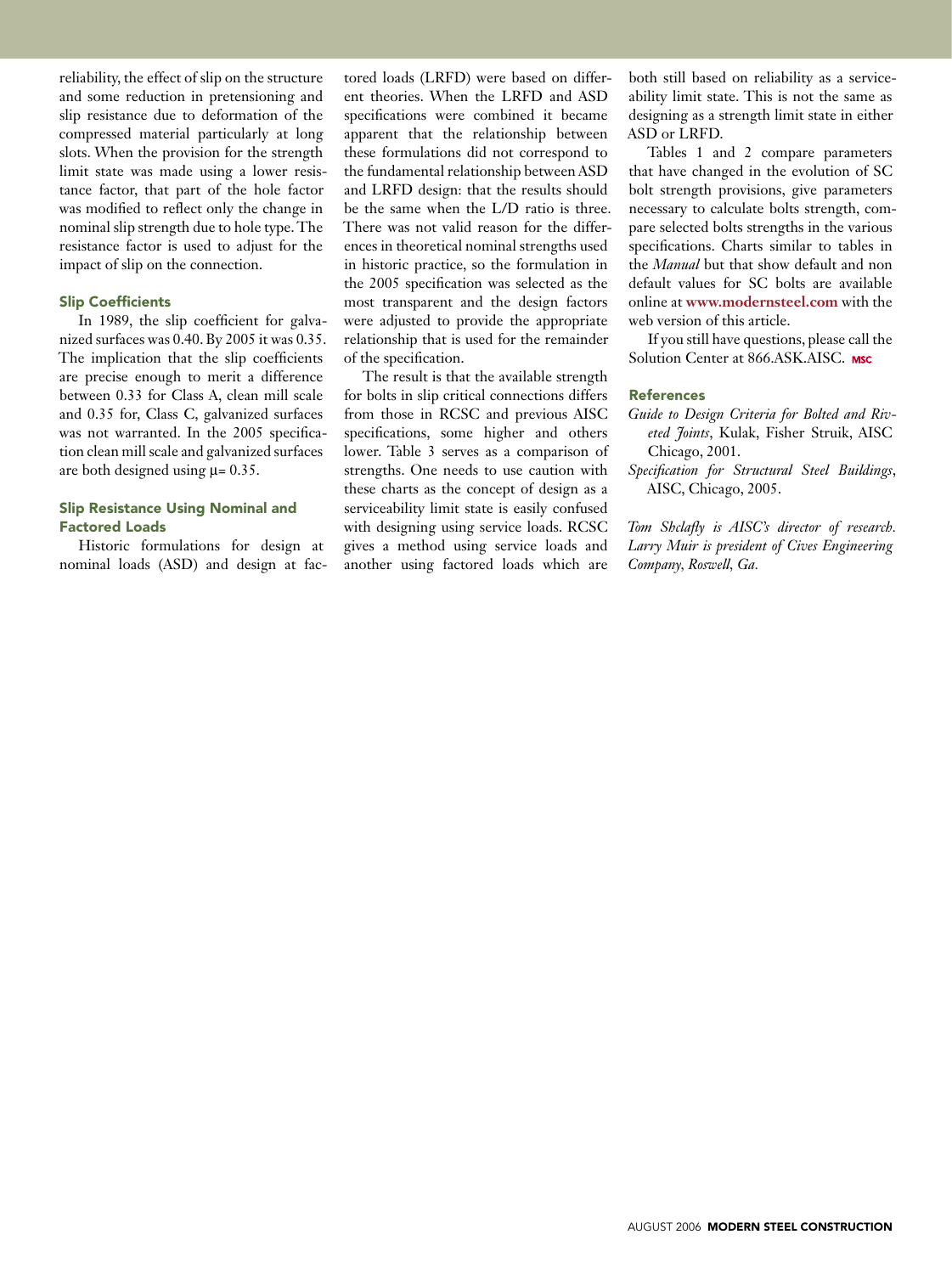|                  |                                             |                              |                             |                                                | Alternate Table 7-3                  |                                                                               |                             |                       |                                        |
|------------------|---------------------------------------------|------------------------------|-----------------------------|------------------------------------------------|--------------------------------------|-------------------------------------------------------------------------------|-----------------------------|-----------------------|----------------------------------------|
|                  |                                             |                              |                             |                                                |                                      | <b>Slip Critical Connections</b>                                              |                             |                       |                                        |
| A325             |                                             |                              |                             |                                                |                                      | Available Shear Strength, kips, when                                          |                             |                       |                                        |
|                  |                                             |                              |                             |                                                | Slip is a Serviceability Limit-State |                                                                               |                             |                       |                                        |
|                  |                                             |                              |                             |                                                |                                      |                                                                               |                             |                       |                                        |
|                  |                                             |                              |                             |                                                |                                      | (Class A Faying Surface, $\mu$ = 0.35)                                        |                             |                       |                                        |
|                  |                                             |                              |                             |                                                | ASTM A325/F1852 Bolts                |                                                                               |                             |                       |                                        |
|                  |                                             |                              |                             |                                                |                                      | Nominal Bolt Diameter d, in.                                                  |                             |                       |                                        |
|                  |                                             | $\frac{5}{8}$                |                             | $\frac{3}{4}$                                  |                                      | ℅                                                                             |                             | 1                     |                                        |
| Hole<br>Type     | Loading                                     | 19                           |                             | Minimum ASTM A325/F1852 Bolt Pretension,<br>28 |                                      |                                                                               |                             | kips                  |                                        |
|                  |                                             |                              |                             |                                                |                                      | 39                                                                            |                             |                       | 51                                     |
|                  |                                             | $r_n/\Omega_v$<br><b>ASD</b> | $\Phi_v r_n$<br><b>LRFD</b> | $r_n/\Omega_v$<br><b>ASD</b>                   | $\Phi_v r_n$<br><b>LRFD</b>          | $r_n/\Omega_v$<br>ASD                                                         | $\Phi_v r_n$<br><b>LRFD</b> | $r_n/\Omega_v$<br>ASD | $\Phi_v r_n$<br><b>LRFD</b>            |
|                  |                                             |                              |                             |                                                | <b>Default for STD</b>               |                                                                               |                             |                       |                                        |
| <b>STD</b>       | S                                           | 5.01                         | 7.51                        | 7.38                                           | 11.1                                 | 10.3                                                                          | 15.4                        | 13.4                  | 20.2                                   |
|                  | D                                           | 10.0                         | 15.0                        | 14.8                                           | 22.1                                 | 20.6                                                                          | 30.8                        | 26.9                  | 40.3                                   |
| OVS&             |                                             |                              |                             |                                                |                                      | Default for SSL+. See Table 7-4 for the OSZ and SSL= default                  |                             |                       |                                        |
| <b>SSL</b>       | S                                           | 4.26                         | 6.39                        | 6.28                                           | 9.41                                 | 8.74                                                                          | 13.1                        | 11.4                  | 17.1                                   |
|                  | D                                           | 8.52                         | 12.8                        | 12.6                                           | 18.8                                 | 17.5                                                                          | 26.2                        | 22.9                  | 34.3                                   |
|                  |                                             |                              |                             |                                                |                                      | Default for LSL+. See Table 7-4 for the LSL= default                          |                             |                       |                                        |
| LSL              | s                                           | 3.51                         | 5.26                        | 5.17                                           | 7.75                                 | 7.20                                                                          | 10.8                        | 9.41                  | 14.1                                   |
|                  | D                                           | 7.01                         | 10.5                        | 10.3                                           | 15.5                                 | 14.4                                                                          | 21.6                        | 18.8                  | 28.2                                   |
|                  |                                             |                              |                             |                                                |                                      | Nominal Bolt Diameter d, in.                                                  |                             |                       |                                        |
|                  |                                             |                              | $1\frac{1}{8}$              |                                                | $1\frac{1}{4}$                       | $1\frac{3}{8}$                                                                |                             |                       | $1\frac{1}{2}$                         |
|                  |                                             |                              |                             | Minimum ASTM A325/F1852 Bolt Pretension,       |                                      | 85                                                                            |                             |                       | kips                                   |
| Hole             | Loading                                     |                              |                             |                                                |                                      |                                                                               |                             |                       |                                        |
| Type             |                                             | 56                           |                             | 71                                             |                                      |                                                                               |                             |                       | 103                                    |
|                  |                                             | $r_n/\Omega_v$               | $\overline{\Phi_{v}r_{n}}$  | $r_n/\Omega_v$                                 | $\overline{\Phi_{v}r_{n}}$           | $r_n/\Omega_v$                                                                | $\overline{\Phi_{v}r_{n}}$  | $r_n/\Omega_v$        | $\overline{\Phi_{\nu}}$ r <sub>n</sub> |
|                  | s                                           | <b>ASD</b><br>14.8           | <b>LRFD</b><br>22.1         | <b>ASD</b><br>18.7                             | <b>LRFD</b><br>28.1                  | <b>ASD</b><br>22.4                                                            | <b>LRFD</b><br>33.6         | <b>ASD</b><br>27.2    | <b>LRFD</b><br>40.7                    |
| STD              | D                                           | 29.5                         | 44.3                        | 37.4                                           | 56.2                                 | 44.8                                                                          | 67.2                        | 54.3                  | 81.5                                   |
| OVS&             |                                             |                              |                             |                                                |                                      | Default for SSL+. See Table 7-4 for the OSZ and SSL= default                  |                             |                       |                                        |
| <b>SSL</b>       | S                                           | 12.6                         | 18.8                        | 15.9                                           | 23.9                                 | 19.0                                                                          | 28.6                        | 23.1                  | 34.6                                   |
|                  | D                                           | 25.1                         | 37.7                        | 31.8                                           | 47.7                                 | 38.1                                                                          | 57.1                        | 46.2                  | 69.3                                   |
|                  |                                             |                              |                             |                                                |                                      | Default for LSL+. See Table 7-4 for the LSL= default                          |                             |                       |                                        |
| <b>LSL</b>       | S                                           | 10.3                         | 15.5                        | 13.1                                           | 19.7                                 | 15.7                                                                          | 23.5                        | 19.0                  | 28.5                                   |
|                  | D                                           | 20.7                         | 31.0                        | 26.2                                           | 39.3                                 | 31.4                                                                          | 47.1                        | 38.0                  | 57.0                                   |
|                  | STD = Standard Hole                         |                              | OVS = Oversize Hole         |                                                |                                      | $SSL = Short Slot$ $LSL = Long Slot$                                          |                             |                       |                                        |
| S= Single Shear: | $+$ ' = slot length transverse to the load: | $D = Double Shear$           |                             |                                                |                                      | '=' = slot length parallel to the load                                        |                             |                       |                                        |
| ASD              | <b>LRFD</b>                                 |                              | Table 7-4                   |                                                |                                      | Notes: For available slip resistance when slip is a strength limit state, see |                             |                       |                                        |
|                  |                                             |                              |                             |                                                |                                      | For Class B faying surfaces ( $\mu$ = 0.50) multiply the tabulated available  |                             |                       |                                        |
| $Q_v = 1.50$     | $\Phi_v = 1.00$                             |                              |                             | strength by $0.50/0.35 = 1.43$                 |                                      | The required strength is determined using LRFD load combinations for          |                             |                       |                                        |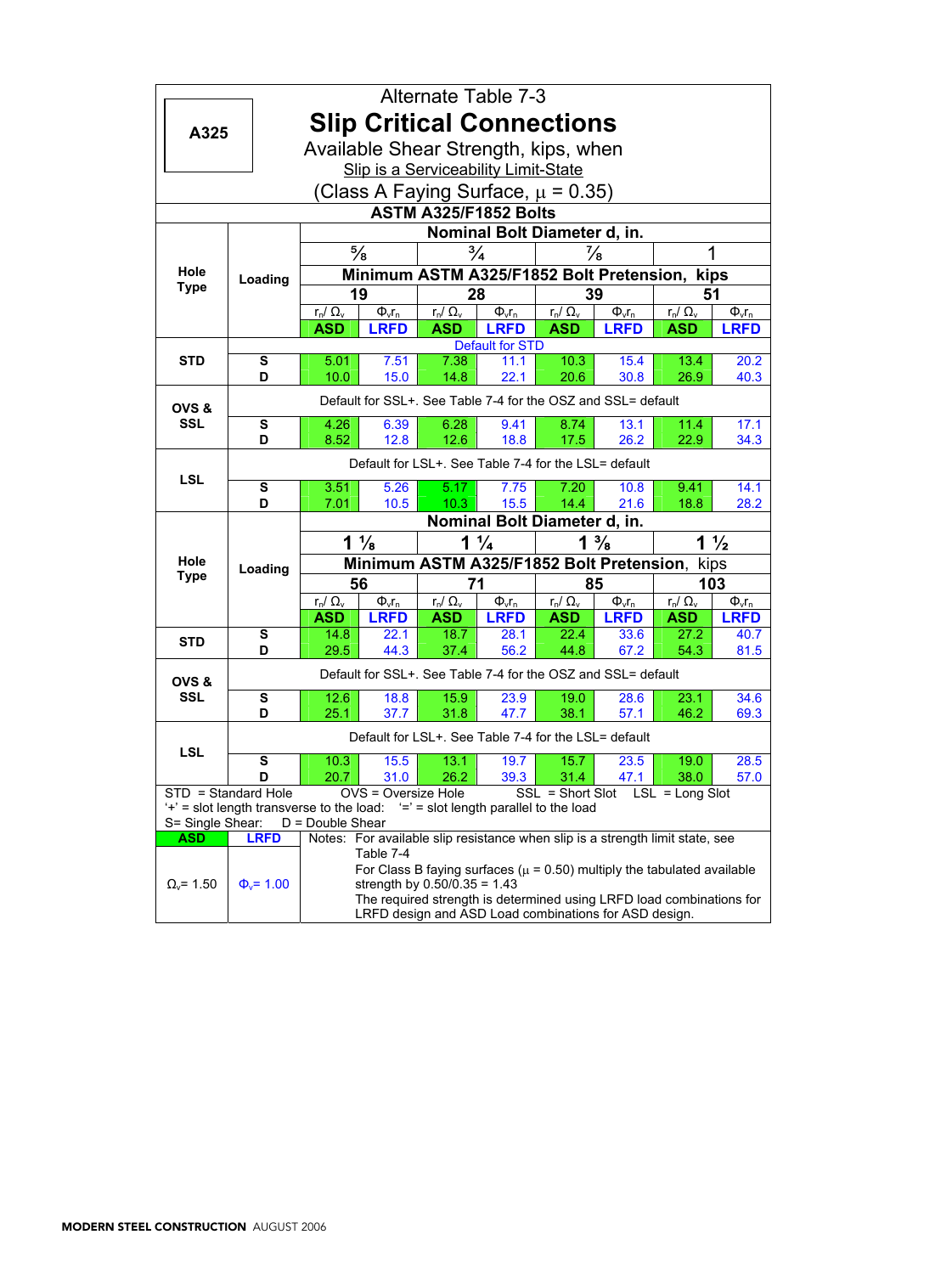| <b>Alternate Table 7-3</b><br><b>Slip Critical Connections</b><br>A490<br>Available Shear Strength, kips, when<br>Slip is a Serviceability Limit-State<br>(Class A Faying Surface, $\mu$ = 0.35)<br><b>ASTM A490 Bolts</b><br>Nominal Bolt Diameter d, in.<br>$\frac{5}{8}$<br>$\frac{3}{4}$<br>1<br>℅<br>Hole |                                                 |
|----------------------------------------------------------------------------------------------------------------------------------------------------------------------------------------------------------------------------------------------------------------------------------------------------------------|-------------------------------------------------|
|                                                                                                                                                                                                                                                                                                                |                                                 |
|                                                                                                                                                                                                                                                                                                                |                                                 |
|                                                                                                                                                                                                                                                                                                                |                                                 |
|                                                                                                                                                                                                                                                                                                                |                                                 |
|                                                                                                                                                                                                                                                                                                                |                                                 |
|                                                                                                                                                                                                                                                                                                                |                                                 |
|                                                                                                                                                                                                                                                                                                                |                                                 |
|                                                                                                                                                                                                                                                                                                                |                                                 |
| Minimum ASTM A490 Bolt Pretension, kips<br>Loading<br><b>Type</b>                                                                                                                                                                                                                                              |                                                 |
| 24<br>35<br>49<br>64                                                                                                                                                                                                                                                                                           |                                                 |
| $\Phi_v r_n$<br>$\Phi_v r_n$<br>$r_n/\Omega_v$<br>$r_n/\Omega_v$<br>$r_n/\Omega_v$<br>$\Phi_v r_n$<br>$r_n/\Omega_v$<br><b>ASD</b><br><b>LRFD</b><br><b>ASD</b><br><b>LRFD</b><br><b>ASD</b><br><b>LRFD</b><br><b>ASD</b>                                                                                      | $\Phi_{v}r_{n}$<br><b>LRFD</b>                  |
|                                                                                                                                                                                                                                                                                                                |                                                 |
| Default for STD<br><b>STD</b>                                                                                                                                                                                                                                                                                  |                                                 |
| S<br>6.33<br>9.49<br>9.23<br>13.8<br>12.9<br>19.4<br>16.9<br>D                                                                                                                                                                                                                                                 | 25.3                                            |
| 12.7<br>18.5<br>25.8<br>33.7<br>19.0<br>27.7<br>38.8                                                                                                                                                                                                                                                           | 50.6                                            |
| Default for SSL+. See Table 7-4 for the OSZ and SSL= default<br>OVS&                                                                                                                                                                                                                                           |                                                 |
| SSL<br>5.38<br>s<br>8.07<br>7.84<br>11.8<br>11.0<br>16.5<br>14.3                                                                                                                                                                                                                                               | 21.5                                            |
| 10.8<br>16.1<br>15.7<br>23.5<br>22.0<br>28.7<br>D<br>32.9                                                                                                                                                                                                                                                      | 43.0                                            |
| Default for LSL+. See Table 7-4 for the LSL= default<br>LSL                                                                                                                                                                                                                                                    |                                                 |
| s<br>4.43<br>6.64<br>6.46<br>9.69<br>13.6<br>11.8<br>9.04                                                                                                                                                                                                                                                      |                                                 |
| 8.86<br>13.3<br>12.9<br>19.4<br>18.1<br>27.1<br>23.6<br>D                                                                                                                                                                                                                                                      | 17.7                                            |
|                                                                                                                                                                                                                                                                                                                | 35.4                                            |
| Nominal Bolt Diameter d, in.                                                                                                                                                                                                                                                                                   |                                                 |
| $1\frac{1}{8}$<br>$1\frac{1}{4}$<br>$1\frac{1}{2}$<br>$1\frac{3}{6}$                                                                                                                                                                                                                                           |                                                 |
| Hole<br>Minimum ASTM A490 Bolt Pretension, kips<br>Loading<br><b>Type</b>                                                                                                                                                                                                                                      |                                                 |
| 102<br>121<br>80<br>148                                                                                                                                                                                                                                                                                        |                                                 |
| $\overline{\Phi_{\rm v}r_{\rm n}}$<br>$r_n/\Omega_v$<br>$r_n/\Omega_v$<br>$\overline{\Phi_{v}r_{n}}$<br>$r_n/\Omega_v$<br>$r_n/\Omega_v$<br>$\Phi_{\mathsf{v}}\mathsf{r}_\mathsf{n}$<br><b>ASD</b><br><b>ASD</b><br><b>ASD</b><br><b>ASD</b><br><b>LRFD</b><br><b>LRFD</b><br><b>LRFD</b>                      | $\Phi_{\underline{v}}r_{\underline{n}}$<br>LRFD |
| S<br>31.6<br>26.9<br>40.3<br>31.9<br>47.9<br>39.0<br>21.1                                                                                                                                                                                                                                                      | 58.5                                            |
| <b>STD</b><br>42.2<br>63.3<br>53.8<br>80.7<br>63.8<br>78.0<br>D<br>95.7                                                                                                                                                                                                                                        | 117.1                                           |
| Default for SSL+. See Table 7-4 for the OSZ and SSL= default                                                                                                                                                                                                                                                   |                                                 |
| OVS&<br>SSL<br>33.2<br>s<br>17.9<br>26.9<br>22.9<br>34.3<br>27.1<br>40.7                                                                                                                                                                                                                                       | 49.8                                            |
| 35.9<br>53.8<br>45.7<br>D<br>68.6<br>54.2<br>81.4<br>66.3                                                                                                                                                                                                                                                      | 99.5                                            |
| Default for LSL+. See Table 7-4 for the LSL= default                                                                                                                                                                                                                                                           |                                                 |
| <b>LSL</b><br>s<br>14.8<br>22.1<br>18.8<br>28.2<br>22.3<br>33.5<br>27.3                                                                                                                                                                                                                                        | 41.0                                            |
| 29.5<br>44.3<br>56.5<br>67.0<br>54.6<br>D<br>37.7<br>44.7                                                                                                                                                                                                                                                      | 81.9                                            |
| $STD = Standard Hole$<br>SSL<br>= Short Slot LSL = Long Slot<br>OVS = Oversize Hole                                                                                                                                                                                                                            |                                                 |
| '+' = slot length transverse to the load: $\dot{ }$ =' = slot length parallel to the load<br>S= Single Shear:<br>$D = Double Shear$                                                                                                                                                                            |                                                 |
| Notes: For available slip resistance when slip is a strength limit state, see<br>ASD<br><b>LRFD</b>                                                                                                                                                                                                            |                                                 |
| Table 7-4                                                                                                                                                                                                                                                                                                      |                                                 |
| For Class B faying surfaces ( $\mu$ = 0.50) multiply the tabulated available<br>strength by $0.50/0.35 = 1.43$<br>$Q_v = 1.50$<br>$\Phi_v = 1.00$<br>The required strength is determined using LRFD load combinations for                                                                                      |                                                 |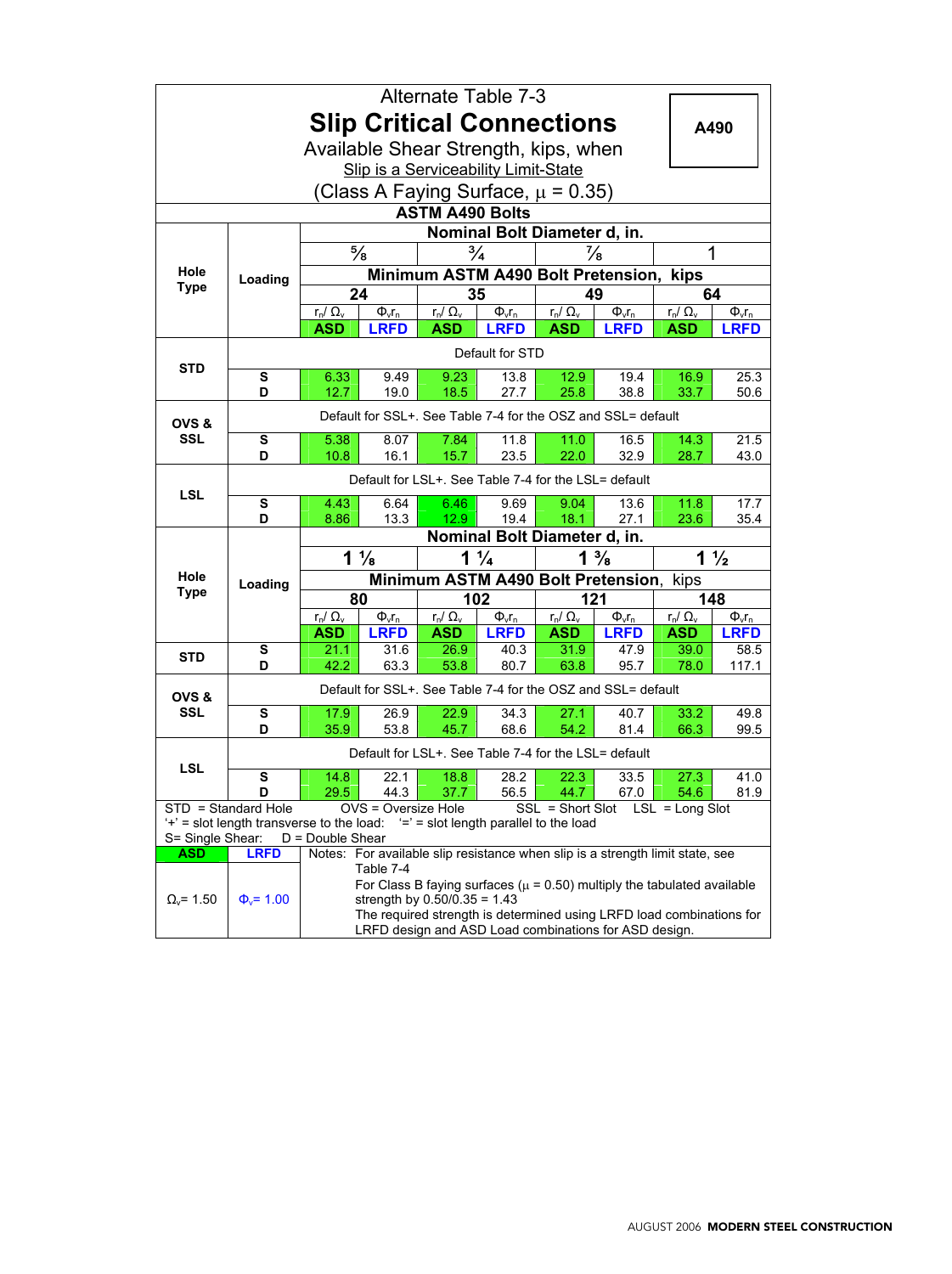|                    |                                                                                         |                              |                                                     | Alternate Table 7-4            |                      |                                                                                 |                                       |                       |                             |
|--------------------|-----------------------------------------------------------------------------------------|------------------------------|-----------------------------------------------------|--------------------------------|----------------------|---------------------------------------------------------------------------------|---------------------------------------|-----------------------|-----------------------------|
|                    |                                                                                         |                              |                                                     |                                |                      | <b>Slip Critical Connections</b>                                                |                                       |                       |                             |
| A325               |                                                                                         |                              |                                                     |                                |                      | Available Shear Strength, kips, when                                            |                                       |                       |                             |
|                    |                                                                                         |                              |                                                     | Slip is a Strength Limit-State |                      |                                                                                 |                                       |                       |                             |
|                    |                                                                                         |                              |                                                     |                                |                      | (Class A Faying Surface, $\mu$ = 0.35)                                          |                                       |                       |                             |
|                    |                                                                                         |                              |                                                     | ASTM A325/F1852 Bolts          |                      |                                                                                 |                                       |                       |                             |
|                    |                                                                                         |                              |                                                     |                                |                      | Nominal Bolt Diameter d, in.                                                    |                                       |                       |                             |
|                    |                                                                                         | $\frac{5}{8}$                |                                                     |                                | $\frac{3}{4}$        |                                                                                 | 1⁄8                                   | 1                     |                             |
| Hole               | Loading                                                                                 |                              |                                                     |                                |                      | Minimum ASTM A325/F1852 Bolt Pretension, kips                                   |                                       |                       |                             |
| <b>Type</b>        |                                                                                         | 19                           |                                                     |                                | 28                   | 39                                                                              |                                       | 51                    |                             |
|                    |                                                                                         | $r_n/\Omega_v$<br><b>ASD</b> | $\overline{\Phi}_{v}$ r <sub>n</sub><br><b>LRFD</b> | $r_n/\Omega_v$<br><b>ASD</b>   | $\Phi_v r_n$<br>LRFD | $r_n/\Omega_v$<br><b>ASD</b>                                                    | $\overline{\Phi_v}r_n$<br><b>LRFD</b> | $r_n/\Omega_v$<br>ASD | $\Phi_v r_n$<br><b>LRFD</b> |
|                    |                                                                                         |                              |                                                     |                                |                      |                                                                                 |                                       |                       |                             |
| STD                |                                                                                         |                              |                                                     |                                |                      | See Table 7-3 for the STD default                                               |                                       |                       |                             |
|                    | s<br>D                                                                                  | 4.27<br>8.54                 | 6.39<br>12.8                                        | 6.29<br>12.6                   | 9.41<br>18.8         | 8.76<br>17.5                                                                    | 13.1<br>26.2                          | 11.5<br>22.9          | 17.1<br>34.3                |
|                    |                                                                                         |                              |                                                     |                                |                      | Default for OSZ and SSL=. See Table 7-3 for the SSL+ default                    |                                       |                       |                             |
| OVS&<br><b>SSL</b> |                                                                                         |                              |                                                     |                                |                      |                                                                                 |                                       |                       |                             |
|                    | s<br>D                                                                                  | 3.63<br>7.26                 | 5.43<br>10.9                                        | 5.35<br>10.7                   | 8.00<br>16.0         | 7.45<br>14.9                                                                    | 11.1<br>22.3                          | 9.74<br>19.5          | 14.6<br>29.1                |
|                    |                                                                                         |                              |                                                     |                                |                      | Default for LSL=. See Table 7-3 for the LSL+ default                            |                                       |                       |                             |
| LSL                | s                                                                                       | 2.99                         | 4.47                                                | 4.40                           | 6.59                 | 6.13                                                                            | 9.18                                  | 8.02                  | 12.0                        |
|                    | D                                                                                       | 5.98                         | 8.94                                                | 8.81                           | 13.2                 | 12.3                                                                            | 18.4                                  | 16.0                  | 24.0                        |
|                    |                                                                                         |                              |                                                     |                                |                      |                                                                                 |                                       |                       |                             |
|                    |                                                                                         |                              |                                                     |                                |                      | Nominal Bolt Diameter d, in.                                                    |                                       |                       |                             |
|                    |                                                                                         |                              | $1\frac{1}{8}$                                      |                                | $1\frac{1}{4}$       |                                                                                 | $1\frac{3}{8}$                        |                       | $1\frac{1}{2}$              |
| Hole               | Loading                                                                                 |                              |                                                     |                                |                      | Minimum ASTM A325/F1852 Bolt Pretension, kips                                   |                                       |                       |                             |
| <b>Type</b>        |                                                                                         | 56                           |                                                     |                                | 71                   | 85                                                                              |                                       | 103                   |                             |
|                    |                                                                                         | $r_n/\Omega_v$               | $\Phi_v r_n$                                        | $r_n/\Omega_v$                 | $\Phi_v r_n$         | $r_n/\Omega_v$                                                                  | $\Phi_v r_n$                          | $r_n/\Omega_v$        | $\Phi_v r_n$                |
|                    | s                                                                                       | <b>ASD</b><br>12.6           | <b>LRFD</b><br>18.8                                 | <b>ASD</b><br>16.0             | <b>LRFD</b><br>23.9  | <b>ASD</b><br>19.1                                                              | <b>LRFD</b><br>28.6                   | <b>ASD</b><br>23.1    | <b>LRFD</b><br>34.6         |
| <b>STD</b>         | D                                                                                       | 25.2                         | 37.7                                                | 31.9                           | 47.7                 | 38.2                                                                            | 57.1                                  | 46.3                  | 69.3                        |
| OSZ &              |                                                                                         |                              |                                                     |                                |                      | Default for OSZ and SSL=. See Table 7-3 for the SSL+ default                    |                                       |                       |                             |
| SSL                | s                                                                                       | 10.7                         | 16.0                                                | 13.6                           | 20.3                 | 16.2                                                                            | 24.3                                  | 19.7                  | 29.4                        |
|                    | D                                                                                       | 21.4                         | 32.0                                                | 27.1                           | 40.6                 | 32.5                                                                            | 48.6                                  | 39.3                  | 58.9                        |
|                    |                                                                                         |                              |                                                     |                                |                      | Default for LSL=. See Table 7-3 for the LSL+ default                            |                                       |                       |                             |
| <b>LSL</b>         | s                                                                                       | 8.81                         | 13.2                                                | 11.2                           | 16.7                 | 13.4                                                                            | 20.0                                  | 16.2                  | 24.2                        |
|                    | D<br>STD = Standard Hole                                                                | 17.6                         | 26.4<br>OVS = Oversize Hole                         | 22.3                           | 33.4                 | 26.7<br>SSL = Short Slot                                                        | 40.0<br>LSL                           | 32.4                  | 48.5                        |
|                    | '+' = slot length transverse to the load: $\equiv$ ' = slot length parallel to the load |                              |                                                     |                                |                      |                                                                                 |                                       | = Long Slot           |                             |
| S= Single Shear:   |                                                                                         | $D = Double Shear$           |                                                     |                                |                      |                                                                                 |                                       |                       |                             |
| <b>ASD</b>         | <b>LRFD</b>                                                                             |                              | see Table 7-3                                       |                                |                      | Notes: For available slip resistance when slip is a serviceability limit state, |                                       |                       |                             |
|                    |                                                                                         |                              |                                                     |                                |                      | For Class B faying surfaces ( $\mu$ = 0.50) multiply the tabulated available    |                                       |                       |                             |
| $Q_v = 1.76$       | $\Phi_v = 0.85$                                                                         |                              | strength by $0.50/0.35 = 1.43$                      |                                |                      | The required strength is determined using LRFD load combinations for            |                                       |                       |                             |